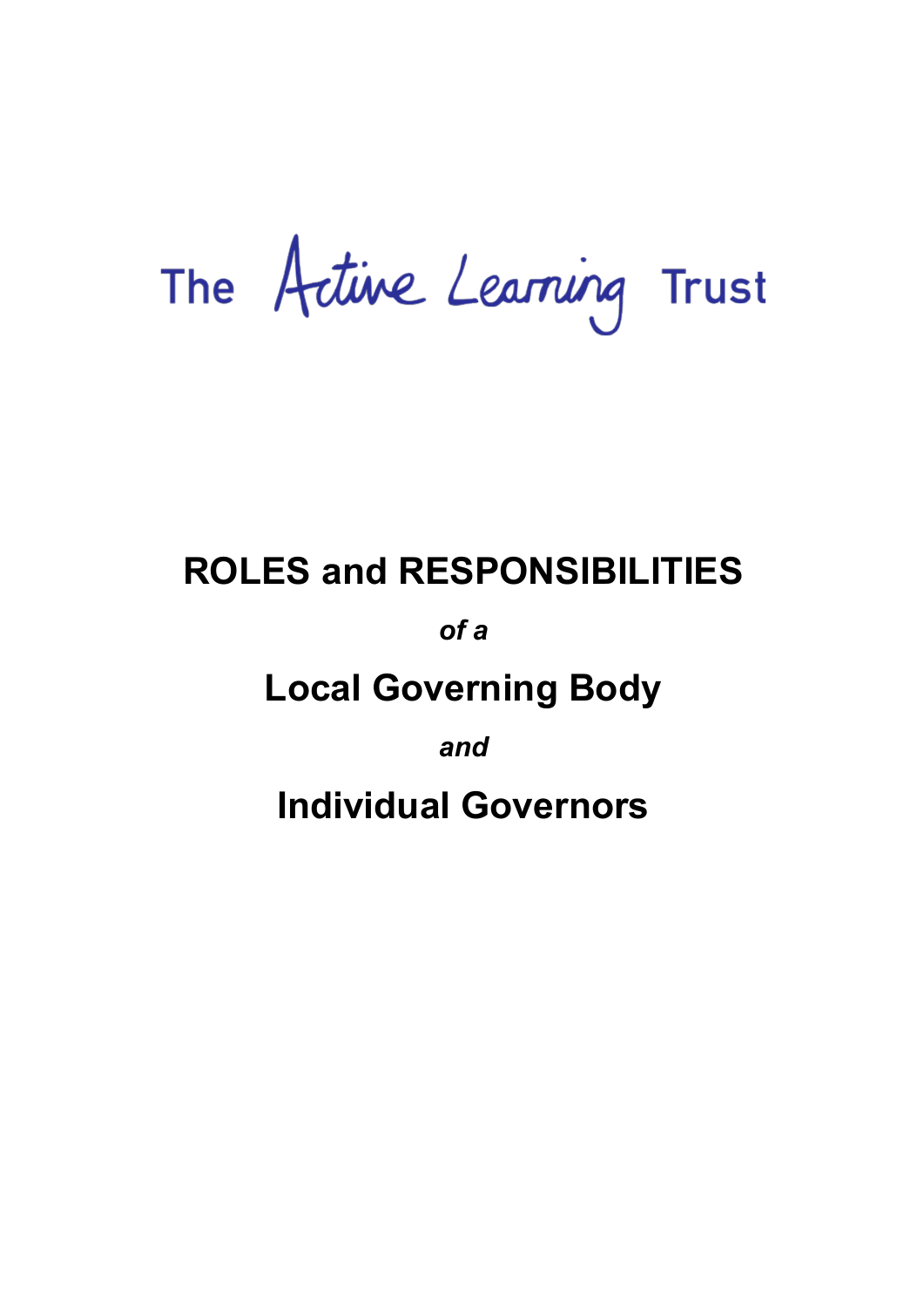The Active Learning Trust

**This document is designed to assist governing bodies in understanding the role of the governing body and individual governors who undertake specific responsibilities on behalf of the governing body with the school**

#### **The role of the Local Governing Body (LGB)**

The LGB acts in accordance with the scheme of delegation agreed by the ALT Board. Each LGB should receive the scheme at their first meeting and a copy should be held in each school. This scheme sets out what the Trust board asks the LGB to carry out on its behalf. In essence the role of the LGB (which should then underpin the work of the LGB) can be summarised as follows:

- Ensuring clarity of vision, ethos and strategic direction;
- Holding the headteacher to account for the educational performance of the school and its pupils, and the performance management of staff; and
- Overseeing the financial performance of the school and making sure its money is well spent.

#### **Governor Roles**

Each ALT Local Governing Body has three types of governor – Trust Governors, Parent Governors and Staff Governors. Trust Governors are appointed (the chair is specifically appointed by the Trust board) and Parent and Staff Governors elected.

#### **Trust Governors**

Trust Governors have a specific duty to the Trust board, as appointees and that relates to the first bullet point in the role of the governing body. They are the eyes and ears of the Trust board locally and need to ensure that the work of the school is aligned with the agreed vision and values of the Trust and to ensure that the strategic direction of the school is aligned with that of the Trust.

In addition, Local Governing Bodies need to ensure that one of the body takes on a specific role for them. These are outlined below: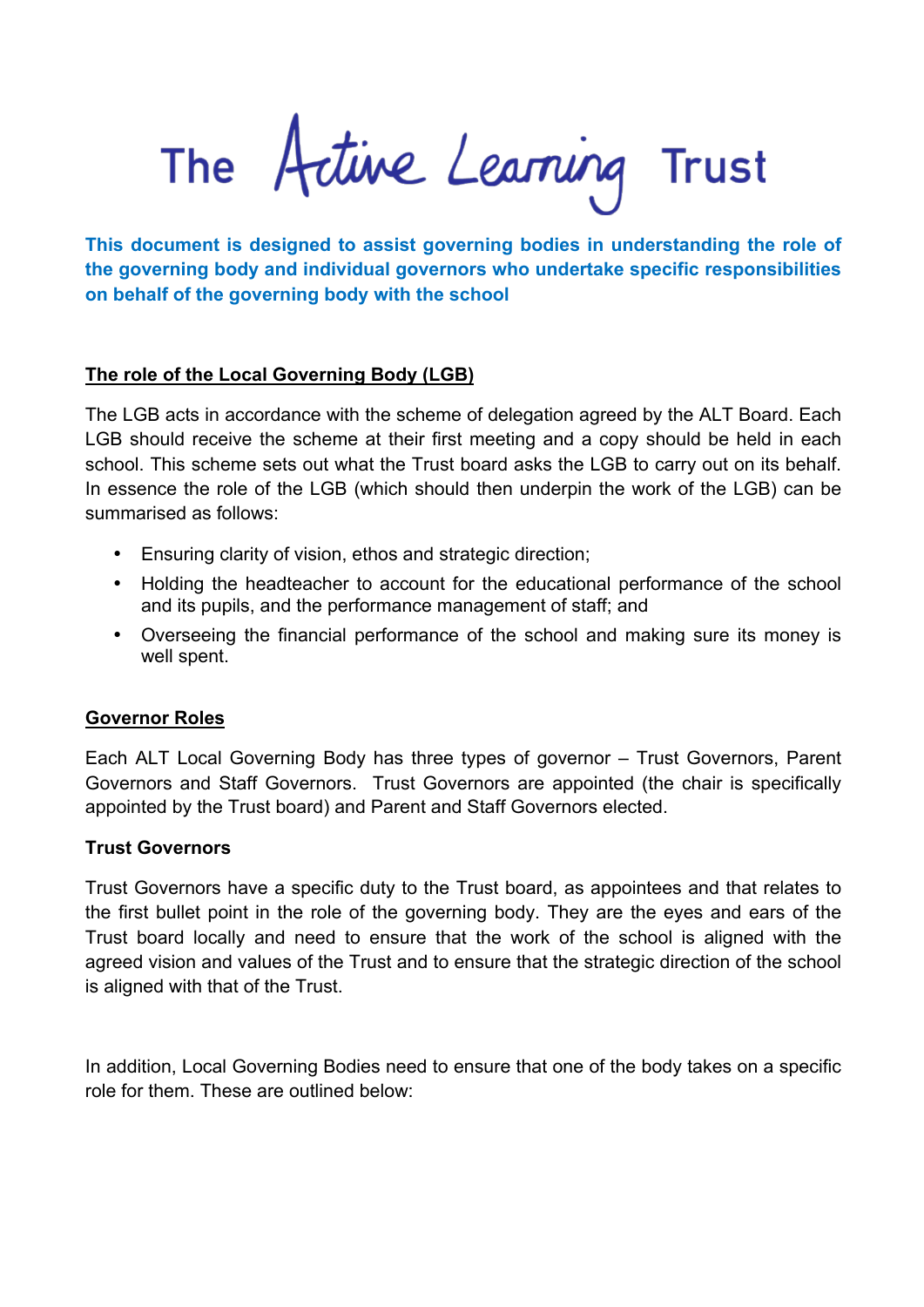#### **Special Educational Needs (SEN)**

The governing body should have an SEN Governor to champion the issue of special educational needs within the work of the governing body and to have specific oversight of the school's arrangements and provision for meeting special educational needs.

#### **Why does the Governing Body need an SEN Governor?**

The Governing Body has some key responsibilities towards pupils with special educational needs. Governing bodies should, with the headteacher, decide the school's general policy and approach to meeting pupils' special educational needs.

They must set up appropriate staffing and funding arrangements and oversee the school's work.

In particular, the governing body has a legal duty to:

- Do its best to ensure that all pupils with special educational needs are appropriately catered for;
- Appoint a 'responsible person' to oversee the assessment of individual pupils' needs and to make sure that all staff likely to teach pupils with special needs are aware of those needs;
- Ensure that all teachers are aware of the importance of identifying and providing for any pupils with special educational needs;
- Ensure that pupils with special educational needs have the opportunity to participate as fully as possible in all aspects of school life;
- Ensure that parents are notified of a decision by the school that their child has special educational needs;
- Establish an SEN policy which is publicly available and can be easily understood by parents; and review that policy on a regular basis
- Report on how the school's SEN policy is being implemented and how resources are allocated in the governing body's Annual Report to Parents;
- Ensure that the SEN Code of Practice is followed

#### **Governing bodies should delegate some of these responsibilities to a named SEN Governor who reports back to the governing body on a regular basis.**

**What skills and qualities are needed?**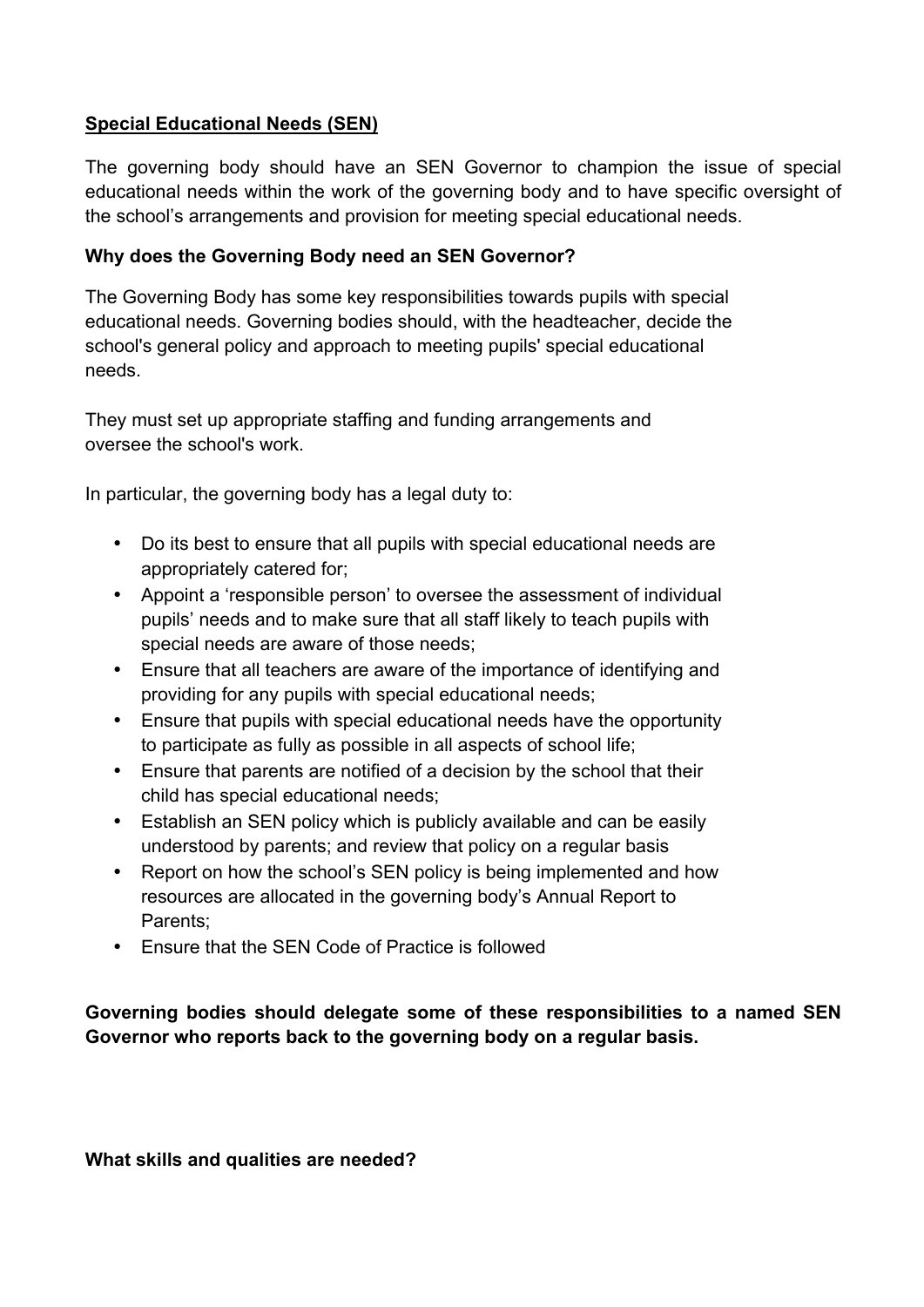- $\checkmark$  An interest in special educational needs
- $\checkmark$  Good communication skills, with a willingness to report back verbally at
- $\checkmark$  meetings or to provide a brief written report
- $\checkmark$  Time and availability in particular to meet regularly with the SENCO, to
- $\checkmark$  visit the school and to take advantage of relevant briefing and training
- $\checkmark$  opportunities
- $\checkmark$  Enthusiasm and energy
- $\checkmark$  A willingness to participate in the development and review of the school's SEN policy

#### **What does the role of SEN Governor involve?**

- Developing and maintaining an awareness of special needs provision in the school on behalf of the governing body
- Understand how the responsibilities for SEN provision are shared within the school
- Discuss with school staff the outcomes of the school's monitoring and evaluation of the provision made for pupils with special educational needs;
- Observe at first-hand what happens in school both inside and outside the classroom to ensure that SEN pupils are actively involved in all aspects of school life;
- Take opportunities to meet and talk with parents of pupils with SEN
- Ensure the school keeps you informed about developments in the area of special educational needs, nationally, locally and within the school
- Support the implementation of the school's Special Educational Needs **Policy**
- Be familiar with the SEN policy and involved in its review and development;
- Agree with the governing body and the headteacher the indicators which should be reported on by the school to the governing body to say whether the policy is working, and the timescale for that reporting
- Ensure that the SEN policy is linked to the School Development Plan and the budget setting process
- Ensure that funds are allocated each year within the school budget specifically to cater for SEN pupils and to support the implementation of the SEN policy; be aware of the various headings under which the schools spends the SEN budget each year (i.e. resources, training, support assistants, SENCO management time, medical time etc.)
- Monitor and evaluate the use of these funds and other resources, considering cost effectiveness and best value for money in terms of increased progress for pupils with SEN
- Encourage the governing body to ensure that all school policies are consistent with the aims of the special educational needs policy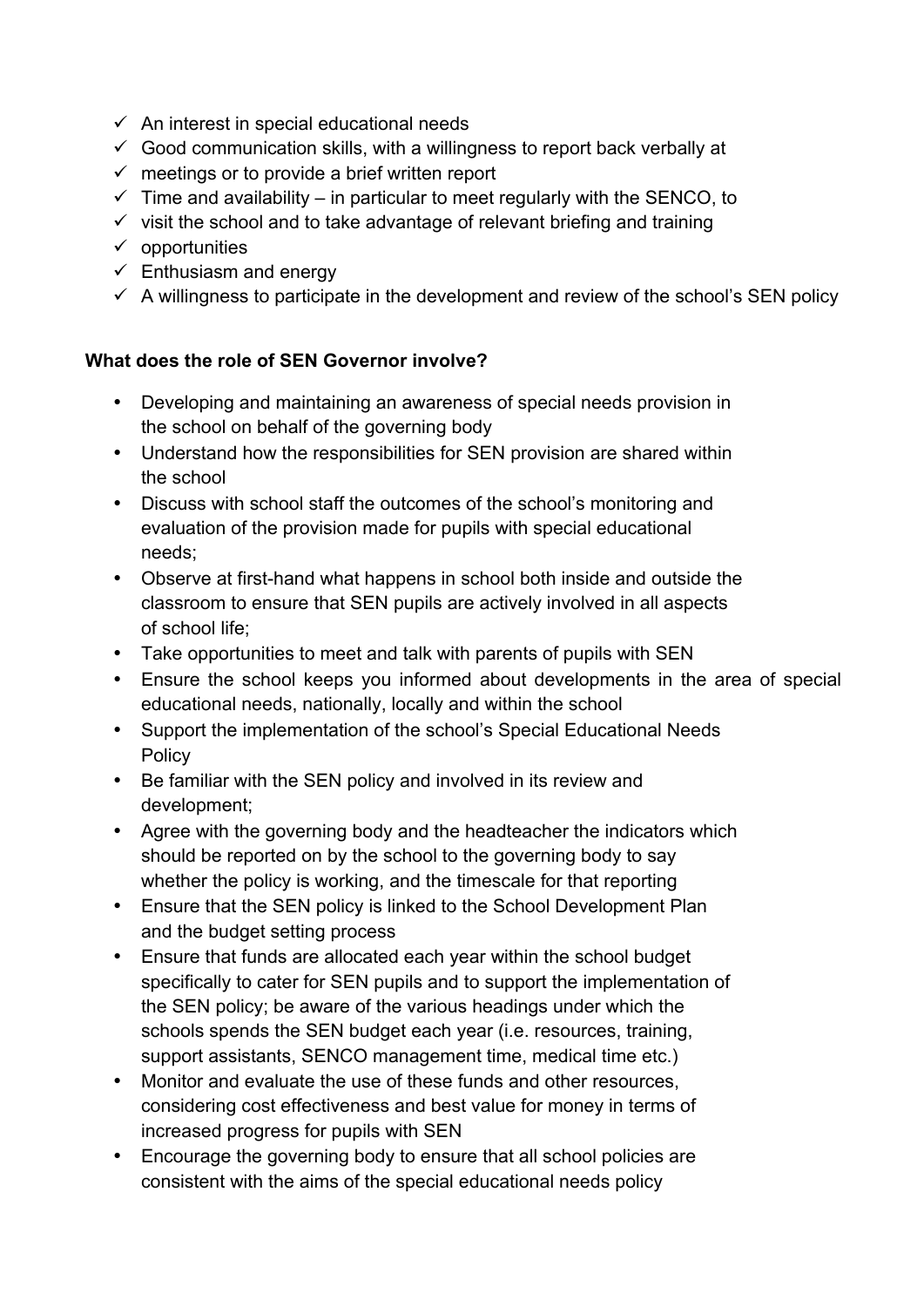Sharing information

- Discuss the outcome of school visits with the SEN Coordinator and the headteacher;
- Report on a termly basis to the full governing body on the implementation of the school's SEN policy;
- Encourage effective communication with parents on the school's support for pupils with special needs

#### **What does the SEN Governor need to know?**

The SEN Governor should aim to meet the Headteacher and SENCO on a termly basis to keep up-to-date with SEN developments within the school and to review the implementation of the SEN policy on an ongoing basis.

A good relationship with the SENCO is key to the effectiveness of the SEN Governor. The sort of issues the SEN Governor might discuss with the SENCO and other school staff will include:

- $\triangleright$  Current numbers of the SEN register at the different stages (but not their names)
- $\triangleright$  Identification procedures for pupils with SEN
- $\triangleright$  Staffing arrangements for pupils with SEN
- $\triangleright$  Staff training
- $\triangleright$  Use of resources
- $\triangleright$  How pupils with SEN are ensured access to the curriculum
- $\triangleright$  Provision being made for individuals
- $\triangleright$  Progress on any parts of the School Improvement Plan relating to SEN
- $\triangleright$  Progress with the implementation of the SEN policy
- $\triangleright$  Whether statutory reporting requirements are being met
- $\triangleright$  Liaison with external agencies and support services
- $\triangleright$  Links with special/mainstream schools
- $\triangleright$  Communication with parents

*Whilst the SEN Governor is not responsible for the day to day management of special needs provision in the school, he or she may on occasion have access to sensitive information about the circumstances of individual children, particularly in smaller schools. It is essential that the SEN Governor respects the confidentiality of such information.*

#### **How should the governing body support the SEN Governor?**

It is important that the governing body both understands the role of the SEN Governor and supports the SEN Governor in carrying out that role.

The Governing Body will need to: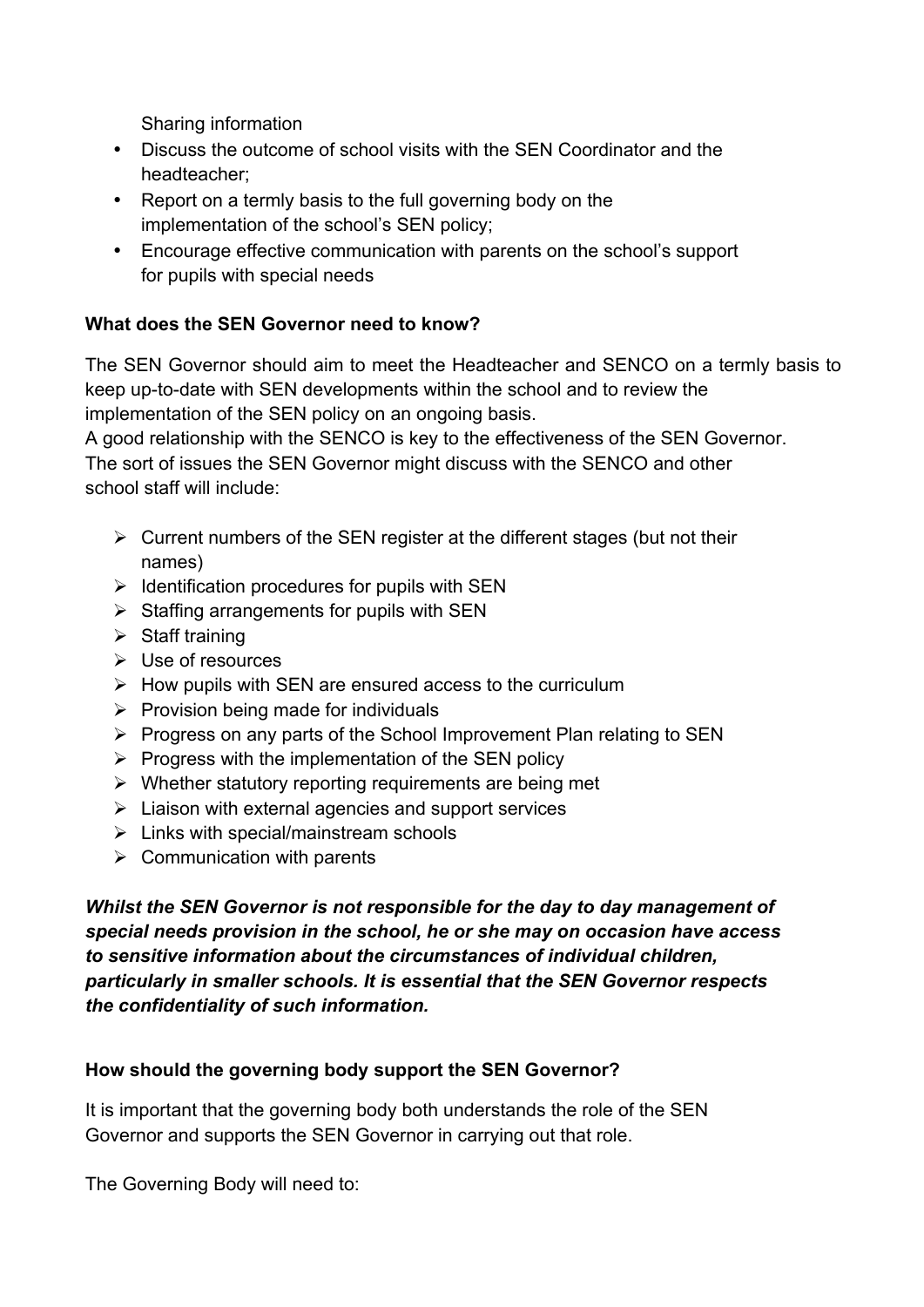- Establish the responsibilities that the SEN Governor should undertake and provide support for the role
- Take an informed interest in special educational needs issues
- Monitor, evaluate and review the Special Educational Needs policy on a regular basis
- Ensure that the other school policies fully support the principle of inclusion for all pupils
- Provide an opportunity for any outgoing SEN Governor to pass on information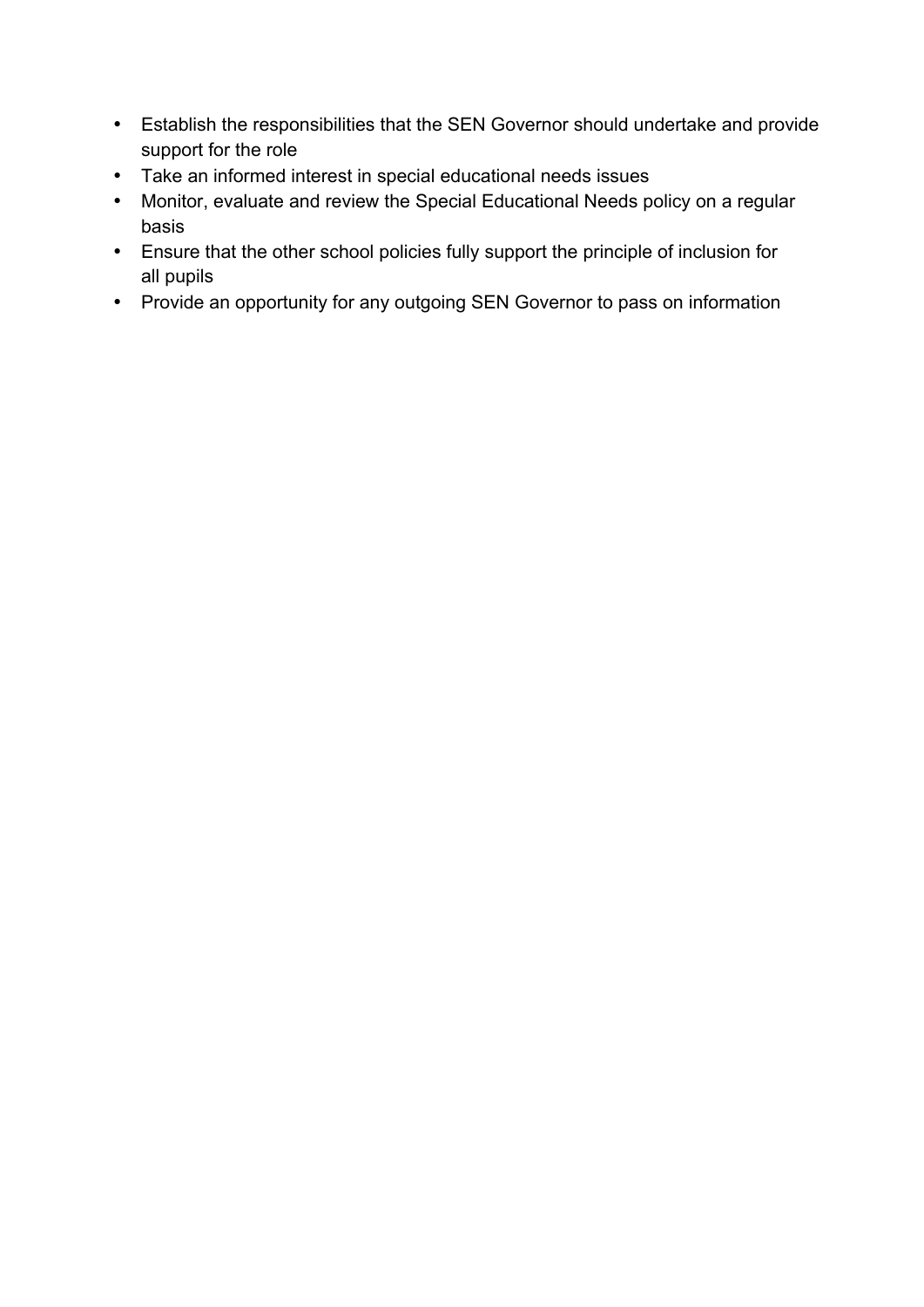#### **Human Resources Management**

**The staffing of the school is its most precious resource and the large majority of the schools financial resources are expended on ensuring the proper remuneration and management of the schools human resources. All governors, but especially those who sit as members of the personnel sub-committee will play an important role in the HR management of the school.** 

It is important that governors (and again especially those who sit on the personnel subcommittee) have a general understanding of the key employment policies, procedures and practices, and that they stand ready to support and/ or challenge the Headteacher in applying them in the day to day management of the staff of the school.

The role of governors in the delivery of secure and appropriate human resources management will vary somewhat between schools across the Trust because the Trust has inherited the majority of its staff on transfer arrangements from their former LA employers, and results in some variance between levels of involvement of governors. However in general the role of governors (mainly though not exclusively delivered by the personnel sub- committee governors) will be:-

- To hold the Head to account for having in place robust performance management arrangements for teaching and support staff.
- To determine the appropriateness of recommendations from the Headteacher for Performance Related Pay (PRP) increases and that they are based on a fair and transparent assessment procedure which accords with the school and Trust Pay Policy. This will include hearing of appeals brought by members of staff against the judgements of the Headteacher.
- To ensure that an appropriate staffing structure is in place for the school and to hold the Headteacher to account for the allocation of the school's financial resources for staffing so that it best delivers the teaching learning and support functions of the school. Where staffing restructures need to take place the governors involved in the reduction/redundancy process will hold the Headteacher to account for the proper and fair conduct of the redundancy processes.
- One member of the Personnel sub-committee ( in all likelihood the Chair of the subcommittee) will be expected to work with the Chief adviser of the Trust in the performance assessment of the Headteacher once the school has been a member of the Trust for at least one year.
- To ensure that the Headteacher provides the committee with appropriate reporting on the equal opportunities characteristics of recruitment to and make- up of the school and determines appropriate strategies to improve representation.
- To take part in recruitment and selection processes for some categories of staff at the school when determined, in liaison with the Headteacher.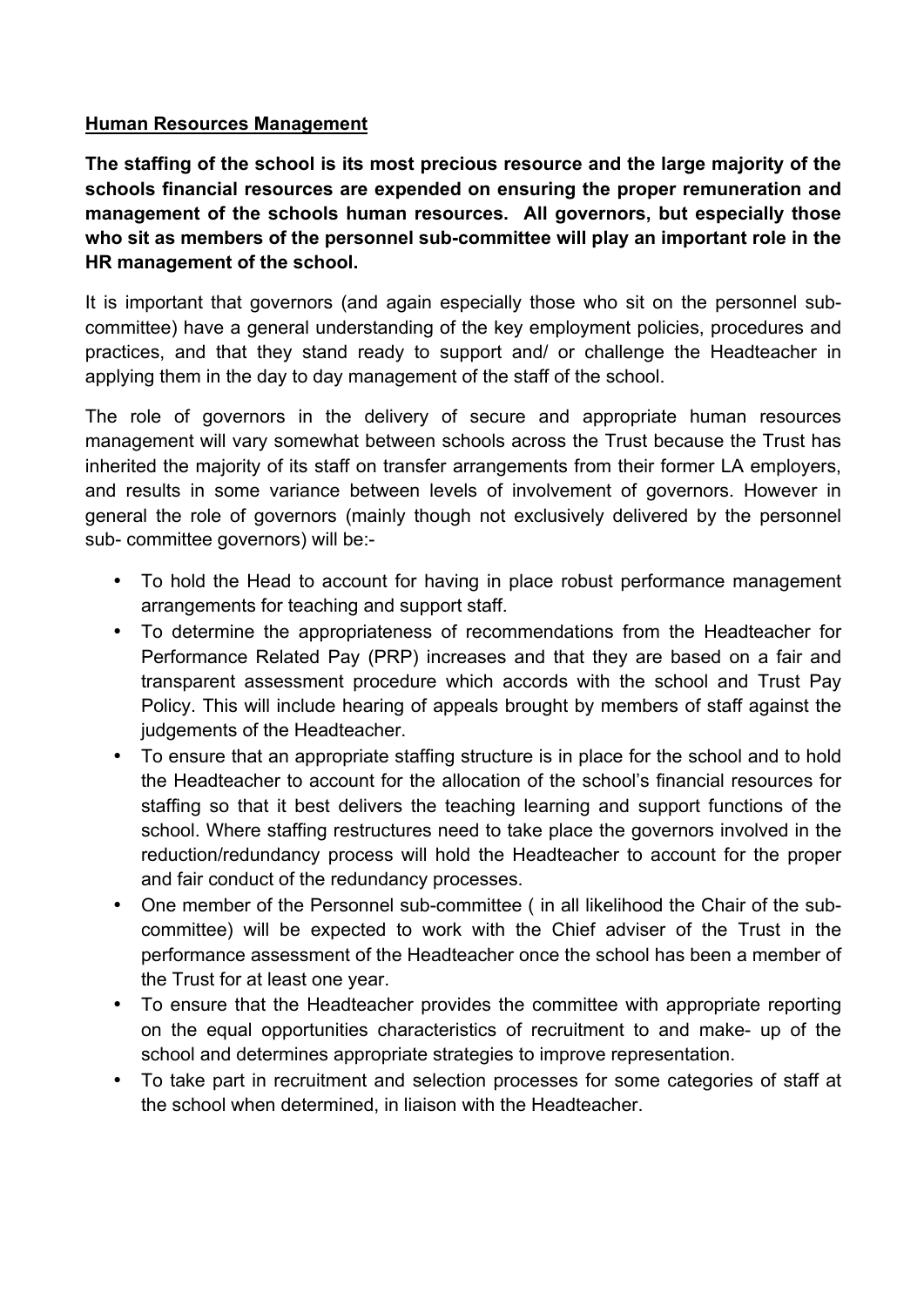Importantly governors ( normally and mainly governors who are members of the personnel sub-committee) will also ensure that processes and procedures relating to the conduct, attendance, discipline and capability of staff at the school are properly and fairly carried out and are in line with the HR Polices of the school and the Trust. This important role will largely be carried out by personnel sub-committee governors but where there are a needs for both first hearing and appeal stages of a process it may be necessary for other governors to become members of hearing panels. Such responsibilities and activities will relate to:-

**Capability** – To hear appeals against first or final warnings and to hear cases or appeals against Headteacher decisions where dismissal of a member of staff is involved.

**Disciplinary** – To hear cases and/or appeals about matters of staff conduct, including dismissal for gross misconduct where this is relevant.

**Flexibility** – To her appeals against decisions by the Headteacher on requests for flexible working and job sharing arrangements

**Grievance** – To hear grievances of some categories of staff (especially senior staff where it may not be appropriate for these to be heard by school employees due to seniority issues) where it is not policy for this to be undertaken by the Headteacher. To hear appeals against outcomes/sanctions where the decision of the Headteacher is challenged

**Absence/Attendance** – To hear cases/appeals (depending on the levels of delegation present in the schools policies) concerning warnings or dismissals.

In addition the nominated group of governors will also:-

- o Agree the provisions for counselling and well-being services to be provided and funded by the school
- $\circ$  Put in place classroom observation and monitoring protocols for the management of teacher appraisal and receive review and challenge the Headteachers assumptions concerning the quality of teaching and learning in the school.
- o Hear and determine complaints against the staff or the school where the complainant is not satisfied with the Headteachers response. Such complaints will be considered by a panel of three persons, two of which will be governors of the school.

As a specific role the Chair of Governors (or his/her nominee) will;-

- $\triangleright$  Approve absence requests and arrangements for the Headteacher
- $\triangleright$  Undertake ( or delegate to another named governor) responsibilities for the performance management and appraisal of the Headteacher alongside the Chief Adviser of the Trust
- $\triangleright$  Deal with grievance or disciplinary matters relating to the Headteacher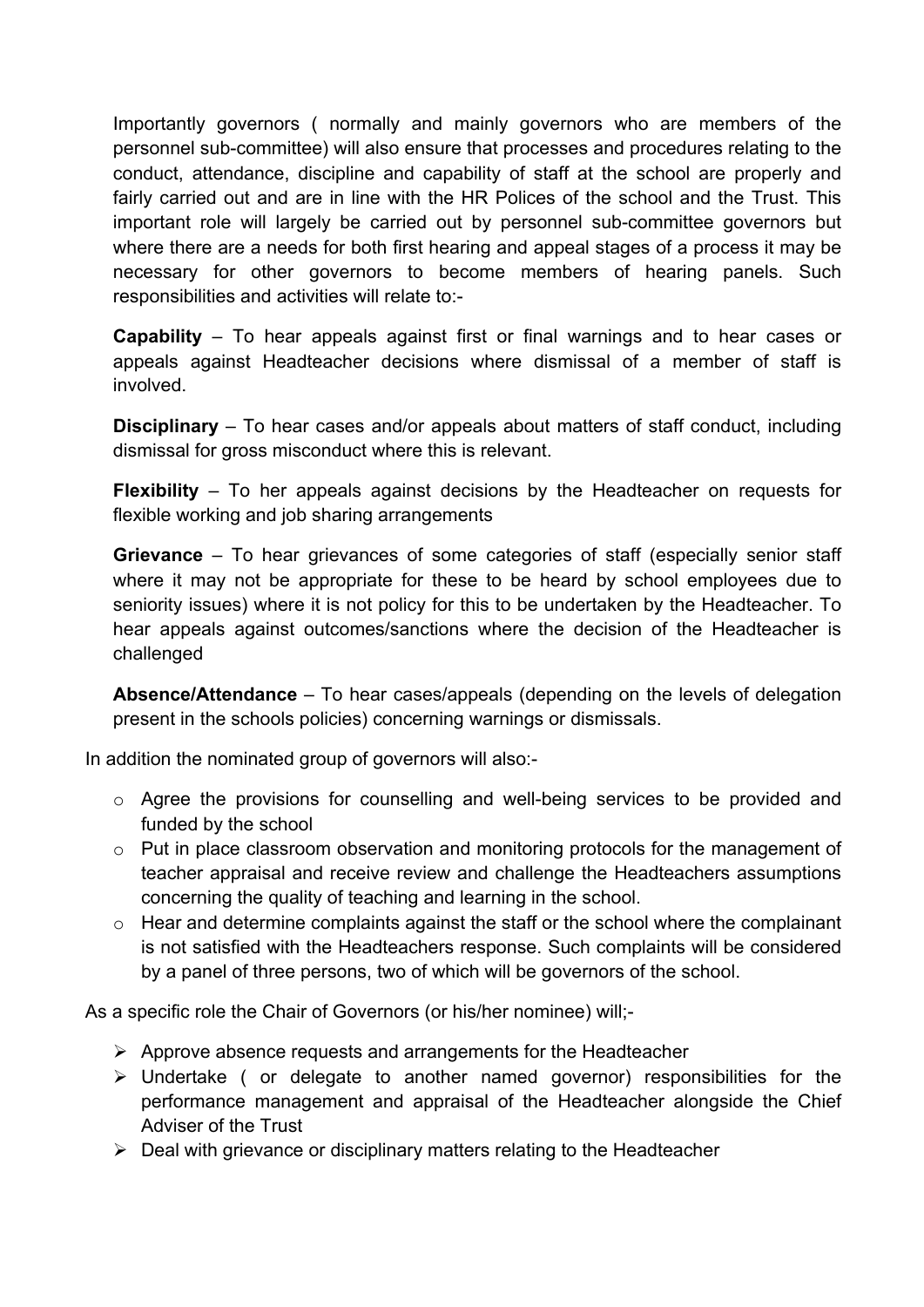#### **Safeguarding**

#### **The Children's Act 2004 places a duty on agencies to ensure that their functions are discharged having regard for the need to safeguard children and promote their welfare.**

By safeguarding and promoting welfare we mean:

- Protecting children from abuse or neglect
- Preventing impairment of the child's health or development
- Ensuring children's are growing up in circumstances consistent with the provision of safe and effective care
- Creating opportunities to enable children to have optimum life changes in adulthood

It is recommended that the Safeguarding and Child Protection Governor should not be a parent governor or teacher governor as this could lead to them being compromised in the event of a disciplinary matter.

The safeguarding governor will:

- Need to be familiar with guidance and policy relating to Safeguarding and Child Protection and associated issues, and to attend training for nominated Safeguarding and Child Protection governors
- Be responsible for ensuring that the Governing Body puts in place a suitable Safeguarding and Child Protection Policy and associated procedures and be a champion for safeguarding and child protection issues within the school
- Encourage other members of the governing body to develop their understanding of the governing body's responsibilities with regard to Child Protection and assist them to perform their functions in respect of Safeguarding Children and Young People
- Contribute to ensuring any deficiencies in the school's safeguarding practices are addressed which may be brought to Governors' attention by a member of school staff, a parent, an officer of the Authority or from any other source
- Meet regularly with a senior member of the school's team who is the designated teacher for safeguarding and child protection in order to monitor the effectiveness of the governing body's Safeguarding and Child Protection policy. It is recommended that this is at least a termly meeting

*The safeguarding governor will also ensure that the governing body receives an annual report on the implementation of the school's safeguarding and child protection policy and procedures and that report includes how the school has ensured the following is in place:*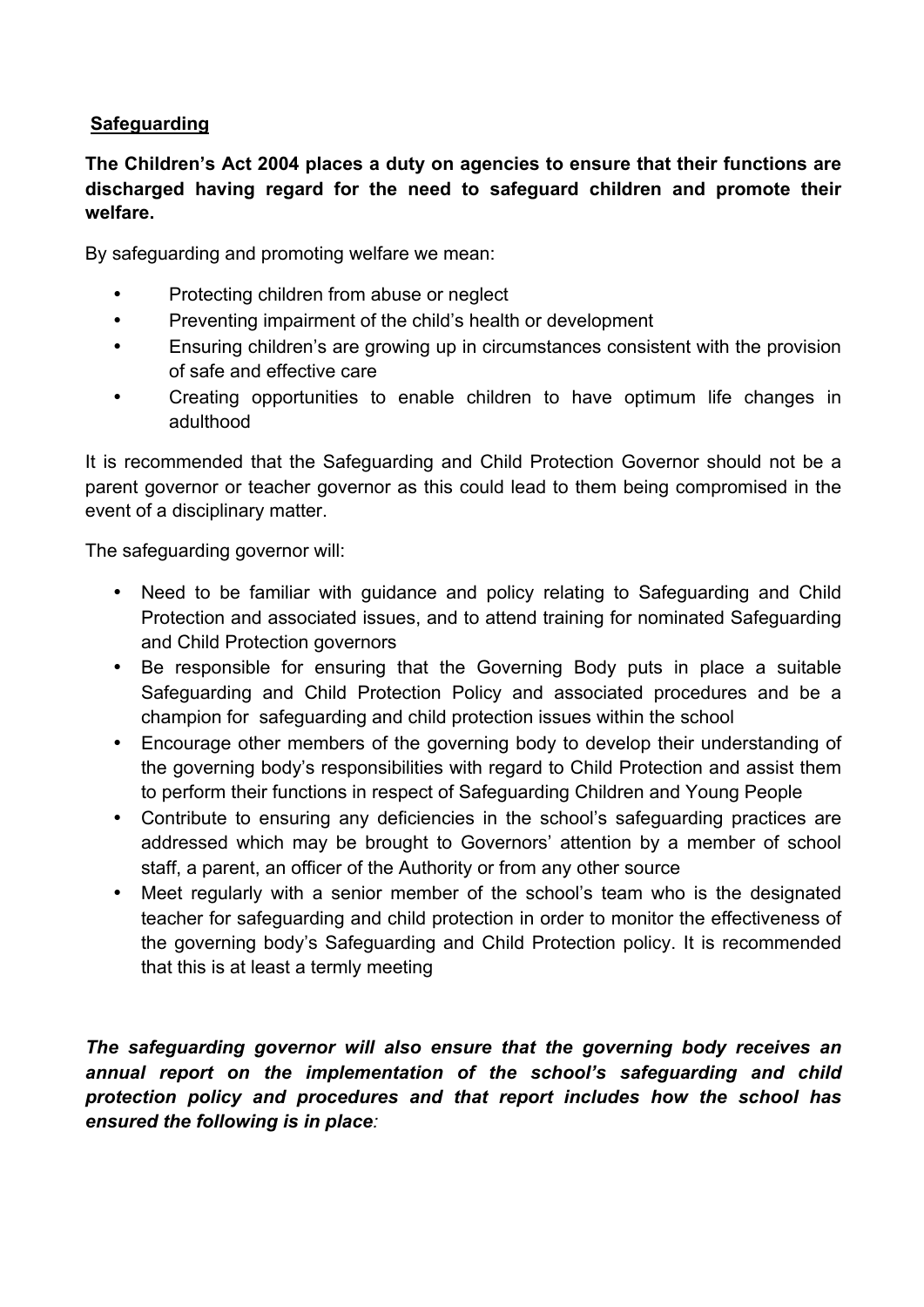- Arrangements for ensuring that the school's safeguarding and child protection policy is communicated to, and implemented by, all staff:
- that the school has a designated member of staff with lead responsibility for Safeguarding and Child Protection who is a senior member of school staff and has sufficient time and resources at his /her disposal to carry out his / her duties effectively the school has identified a deputy designated teacher for safeguarding and child protection
- the school has ensured that the Designated Teacher for Safeguarding and Child Protection and his/her deputy receive training every two years
- the school has training in Child Protection in place such that training is undertaken by ALL staff, including Lunch Time Supervisors, clerical staff and other ancillary staff, every three years
- the school has arrangements are in place for the inclusion of child protection procedures in an induction programme for all people working in the school, no matter for how long, nor the status of that individual
- that the school has arrangements to ensure safer recruitment and employment procedures and undertakes and records appropriate checks on all staff and volunteers such that they are cleared to work with unrestricted access to children.
- The number of students currently subject to a Child Protection Plan *(NB details of names will not be provided to maintain confidentiality)*
- How Safeguarding and Child Protection issues are addressed through the curriculum
- The provision of information to the LA about how the governing body's duties in respect of Safeguarding and Child Protection have been discharged

In addition the governing body must ensure that the requirements of the Keeping Children Safe in Education legislation and guidance on Safer Recruitment and Employment practices in schools are carried out properly. This will include ensuring that at least one member of every interview panel coveyned for the recruitment of staff ( teaching and support) has received Safer Recruitment training delivered by an approved training provider.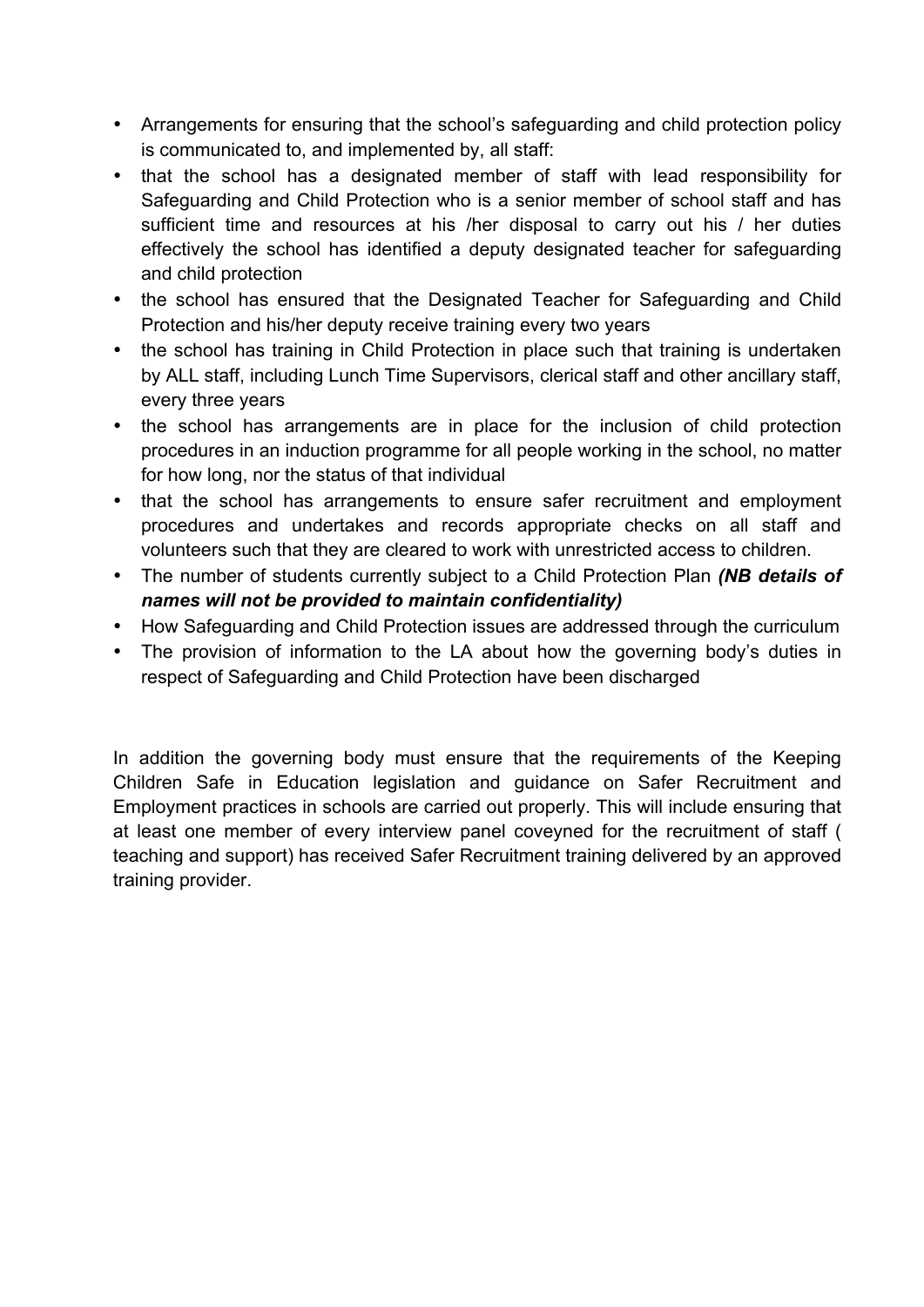#### **Pupil Premium**

Whilst there is no statutory obligation to have a link governor for the use of the pupil premium, given the importance given to raising the attainment of disadvantaged pupils, governing bodies may well wish to consider such a role. In determining how that role is carried out the following may be useful when determining who on the governing body could carry out that role:

#### **The Importance of knowing your school**

- Obtain information and data on and become familiar with the school's use of the pupil
- Know basic pupil premium facts for the school, such as how many pupils attract the premium, how this figure compares with other local and similar schools, and how the money is spent
- Meet termly with the staff responsible for performance data to discuss issues around under-performing groups, including those eligible for the pupil premium
- Challenge the allocation of the pupil premium grant if there is no clear audit trail evidencing appropriate use of the resources

#### **Monitoring data**

- Understand relevant school pupil performance data that shows progress of different groups over time
- Ensure the school is monitoring and reporting on spending of the pupil premium, ensuring the money is spent in identifiable ways to support target groups of pupils
- Ensure the school is monitoring and reporting on the attainment of different groups of pupils over time to provide evidence of how pupil premium pupils are progressing compared with others

#### **Governing body meetings**

- Take an active part in any governing body or committee discussions when the allocation and monitoring of the pupil premium is discussed and decided
- Report back to the governing body on the school's use of the pupil premium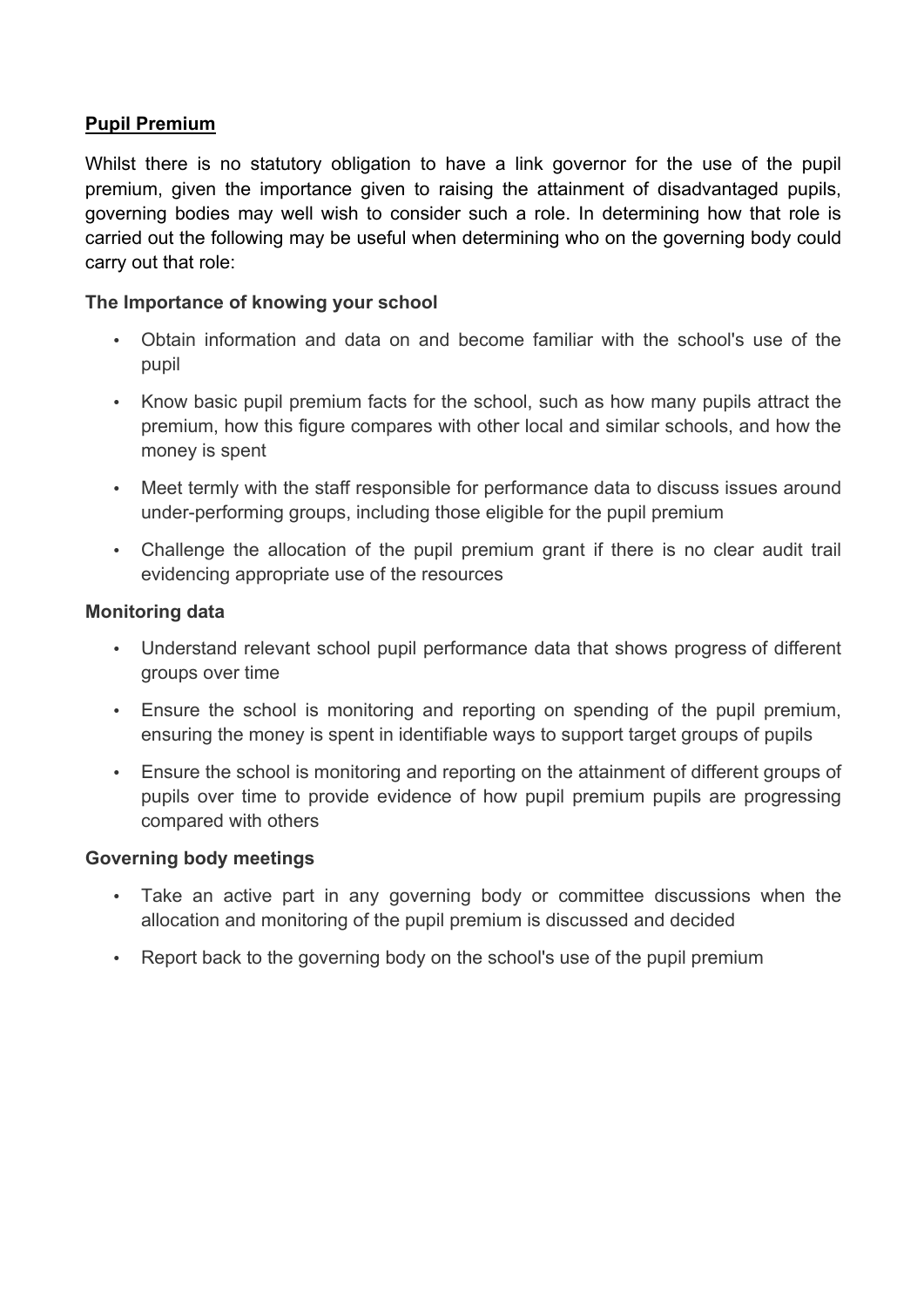#### **Attendance**

Whilst there is no statutory obligation to have a link governor for attendance, given the importance of attendance for learning in raising aspirations and standards of achievement, governing bodies may well wish to consider such a role. In determining how that role is carried out the following may be useful when determining who on the governing body could carry out that role:

- An awareness of the school's attendance policy and Ofsted expectations
- A strategic understanding of the connection between attendance, teaching and learning, behaviour for learning, parent/carer pupil engagement and achieving high standards for all pupils
- An ability to interpret attendance data and challenge the headteacher and senior leaders to secure improvements through a range of interventions, as appropriate
- Check the school is regularly monitoring attendance, reviewing progress and taking action
- Meet termly with the school attendance lead to scrutinise plans on improving attendance including rewards for good attendance, escalation processes for those who struggle with attendance, links with external support agencies where additional challenge is required
- Make sure that parent/carer issues are addressed in liaison with the family liaison/support worker team
- Track the profiling of the importance of attendance in classrooms, around the school, on the school website, in communications with parents/carers
- Report to governors on the outcomes of discussions, identifying areas of concern as well as highlighting examples of effective practice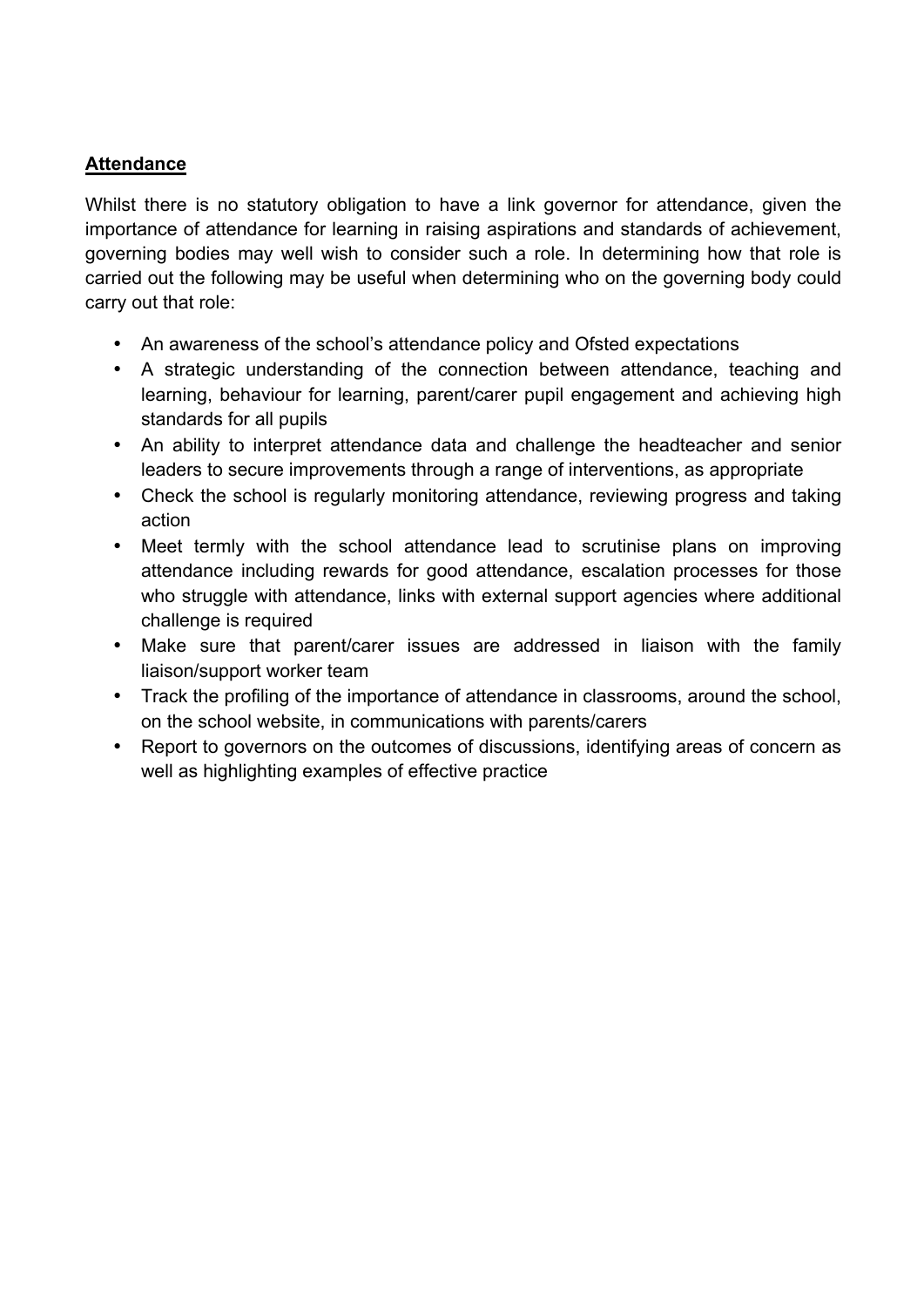#### **Health and Safety**

The role of the governor with a lead role in monitoring health and safety in school is important both in terms of supporting school leaders and the Trust but also in ensuring the governing body is supported in its role to monitor health and safety at the school.

The Trust supports the following Health and Safety Executive advice on the role as being:

- To take reasonable steps to make sure that the school is following the Trust's policy and procedures e.g. through regular discussion at governance meetings.
- Ensure that school leaders have supported staff through the receipt of adequate training to enable them to carry out their responsibilities.
- To help promote a sensible approach to health and safety, making use of competent health and safety advice when required.
- To report back to the governing body and its committee on how well the school is meeting its obligations and to ensure areas for improvement are highlighted and acted upon (paying particular attention to reports from the Trust's health and safety system)
- In overall terms the governor with the link role should work in close partnership with the head teacher and senior management team to support sensible health and safety management and to challenge as appropriate.